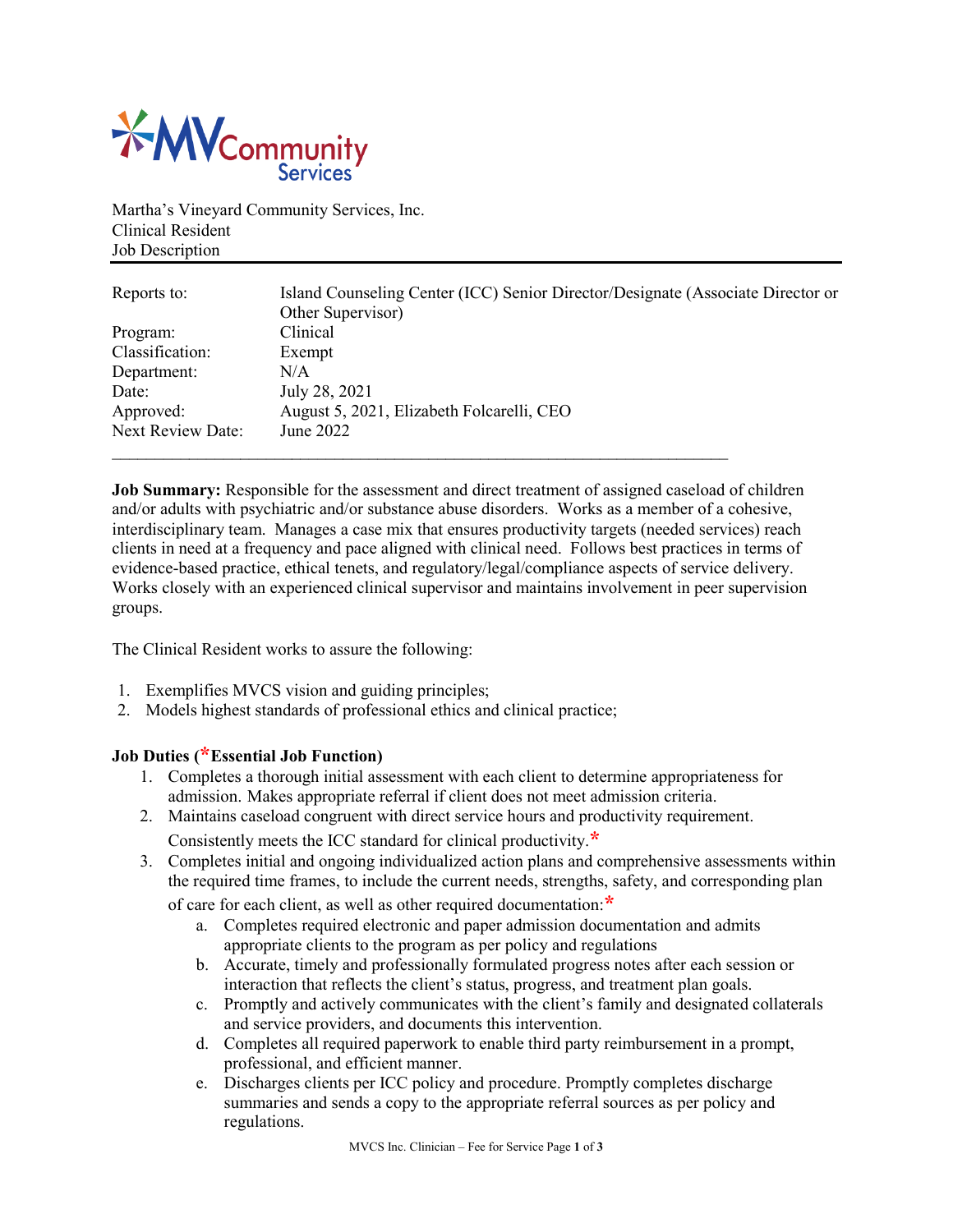- 4. Provides therapeutic individual/group/family therapy as prescribed in the client's course of treatment and treatment plan. Utilizes an effective manner and therapeutic style that demonstrates caring and empathy toward clients.**\***
- 5. Provides home/community based services for the ICC's DCF funded Family Support and Stabilization Program, CBHI, Senior Programs and additional programs as required. In all cases conducts home visits when clinically appropriate.
- 6. Fulfills requirement to perform on call for Emergency Services in accords with the union contract currently in effect.
- 7. Makes active, documented attempts to re-engage clients who withdraw from treatment when clinically appropriate.
- 8. Completes case record self-audits on each client's chart as required. Ensures records comply with state and federal compliance laws and associated regulations. **\***
- 9. Observes client confidentiality laws and regulations and assures that release of information forms have been properly initiated, signed and updated as necessary.
- 10. Participates in required staff meetings and designated training. Attends other educational training to keep skills current and to develop new skillsets.
- 11. Resident will meet regularly with supervisor (weekly), attends peer supervision group, and attends weekly staff meetings, seminars and trainings as required.

## **Qualifications:**

- Graduated from an accredited Master's level counseling or Social Work program since January 2019 and wish to pursue licensure
- General knowledge of therapeutic techniques used in individual, group and family psychotherapy.
- General knowledge of the services provided under the specific contracts.
- Knowledge of the principles of evidence-based mental health and substance abuse treatment modalities.
- Knowledge of DSM 5 information on types and symptoms of mental and/or emotional disorders.
- Ability to recognize symptoms of mental and/or social emotional disorders in clients and to analyze social and psychosocial data to diagnose, draw conclusions, develop treatment plans with the person served, make appropriate recommendations and interventions.
- Ability to interact with people who are under physical and/or emotional stress.
- Training/education in child and adolescent growth development

This statement contained herein reflect general details as necessary to describe the principal functions of this job, the level of knowledge and skills typically requires, and the scope of responsibility, but should not be considered an all-inclusive listing of work requirements. Individuals may perform other duties as